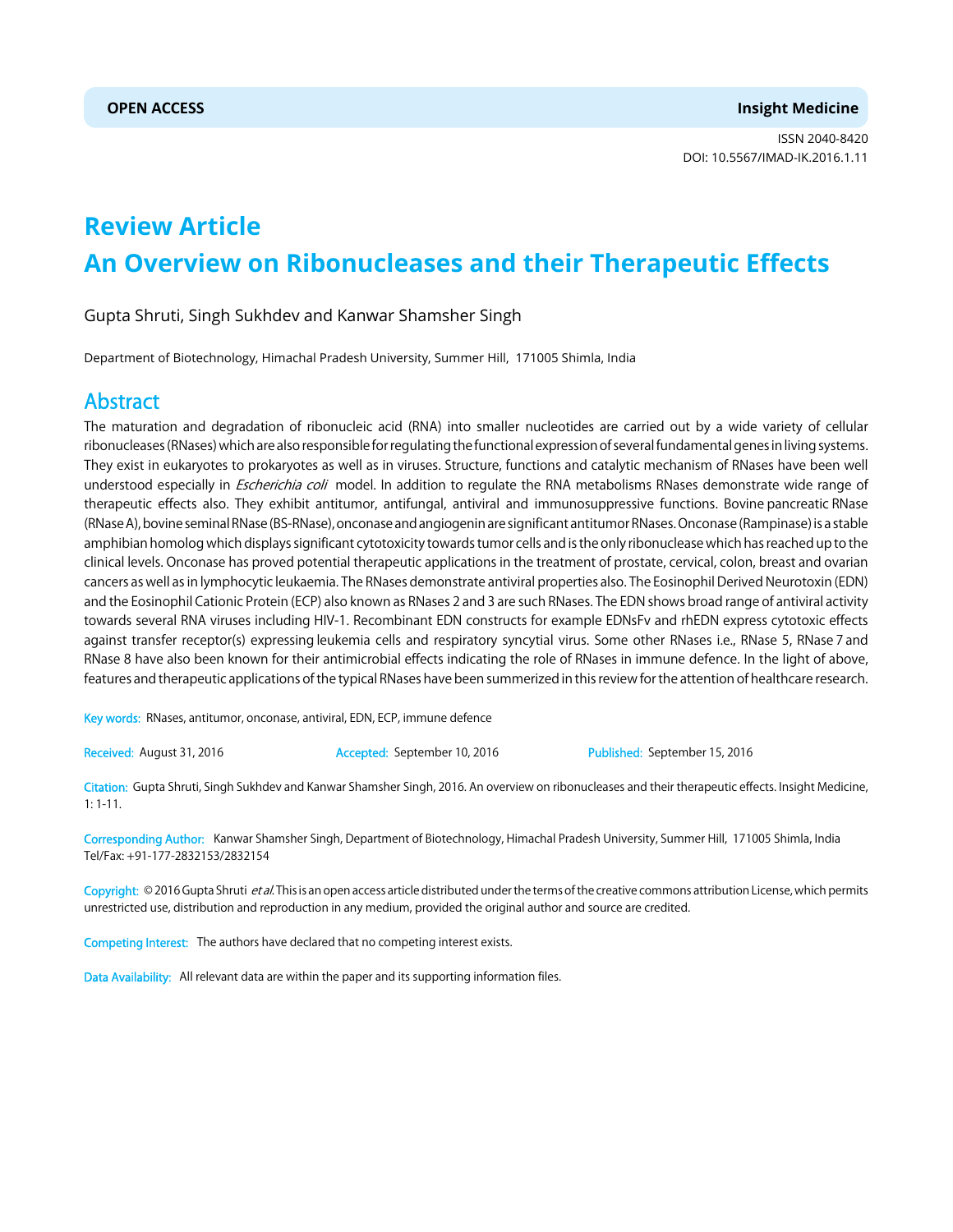#### INTRODUCTION

Ribonuclease (RNase) is an omnipotent nuclease which catalyzes the degradation of ribonucleic acid (RNA) into smaller components and it has been widely acknowledged as a therapeutic candidate. RNases play pivotal role in RNA metabolism and regulation of fundamental genes expression in living organisms<sup>1</sup>. They participate in several cellular functions ranging from DNA replication to protein function and defence against foreign microorganisms. RNase-controlled RNA degradation is a determining step in gene regulation, maturation and turnover which is further associated with progression of cancers and infectious diseases. Cytotoxic effects of RNases are the result of catalytic cleavage of available RNAs, byproducts and non-catalytic electrostatic interactions of exogenous enzymes with cell components.

Broadly, RNases are classified as endo-and exo-ribonucleases. Endo-ribonucleases cleave RNA molecule endo-ribonucleolytically (in 5'-3' direction) while exo-ribonucleases degrade RNA molecule in 3'-5' direction<sup>2</sup>. RNases display antitumor, antiviral, antifungal and immunosuppressive properties<sup>3,4</sup>. They produce genetic damage in cancer cells and destroy their RNA<sup>5</sup>. Resulted damaged molecular patterns stimulate immune sensors such as toll-like receptors (TLRs) and activated TLRs provoke immunokines which further induce production of cytokines, growth factors and angiogenic modulators and these determine tumor progression<sup>6</sup>. The anticancer function of immunotoxins which target normal cells also can be improved by introduction of RNases<sup>7</sup>. An intervention based on combination of RNase with other anticancer molecules can be a promising therapeutic preparation for effective tumor killing.

Since, the discovery of first RNases in 1961, several types of RNases have been explored till date<sup>8</sup>. Many of them have been studied in great detail with major emphasis on their applications as therapeutic molecule and RNA sequence determination. Exo-ribonucleases remove nucleotides from the 3'-5' ends by cleaving the phosphodiester bonds at the ends of the polynucleotide chain. These enzymes are highly specific in their cleavage and produce staggered or blunt ends. Endo-ribonucleases cleave the phosphodiester bonds within the single stranded or double stranded RNA molecules. Features of some well known exo-and endo-ribonucleases are described in the following paragraphs.

#### EXO-RIBONUCLEASES

RNase PH: RNase PH is a 25 kDa E. coli RNase encoded by the rph gene which maps at 81.7 min at the genome. It was first identified due to its phosphorolytic activity against tRNAs9,10. It requires a divalent cation and uses phosphate as a co-substrate to degrade RNA thereby producing 5' diphosphates. This RNase displays sequence and functional similarity with other  $E$ . coli RNases and poly nucleotide phosphorylase (PNPase) also. The RNase PH plays pivotal role in degradation of structural RNAs and provides a potential explanation for the growth defects caused by the absence of the phosphorolytic RNases<sup>11</sup>.

Polynucleotide phosphorylase: PNPase is encoded by the pnp gene and maps at 69 min at the  $E$ . col<sup>12</sup>. It is associated with the RNase E and degradosome in the cytoplasm<sup>13</sup>. Like RNase PH, PNPase also uses phosphate as co-substrate to carry out the phosphorolytic cleavage of RNA and nucleotide diphosphate<sup>14</sup>. PNPase catalyzes the typical 3'-5' phosphorolysis of RNA and generates nucleoside diphosphate products<sup>15,16</sup>. The *E. coli* PNPase activity is blocked by RNA secondary structure while, the *Bacillus subtilis* PNPase is hindered by RNA hairpin structures. The *E. coli* PNPase also repairs the 3' terminal CCA sequence of tRNA which is also executed by tRNAs<sup>17</sup>. Crystallographic structure analysis revealed that PNPase is a homotrimeric circular-shaped complex18. Amino acid sequences of bacterial PNPases share high degree of similarity with the PNPases of nuclear genome of plants and mammals<sup>19</sup>.

**RNase II:** The RNase II family exo-ribonucleases are present in all domains and degrade RNA from the 3'-end releasing 5'-nucleotide monophosphates<sup>20</sup> They participate in the processing, degradation and quality control of all types of RNAs. The *E. coli* RNase II (72 kDa) is a prototype member of RNase II family exoribonucleases. It is encoded by the  $mb$  gene which is mapped at 29 min on chromosome<sup>21</sup>. The RNase II has several orthologs and Saccharomyces cerevisiae RNase Rrp44p is one of them. Structural analyses revealed that RNase II contains two N-terminal Cold Shock Domains (CSDs), one C-terminal S1 domain and a central catalytic RNB domain<sup>21</sup>. The RNase II is a Mg<sup>2+</sup> dependent enzyme and its activity is also inhibited by the RNA secondary structure<sup>22</sup>. The RNase II expression is regulated at transcriptional and post-transcriptional levels<sup>23</sup>. The RNase II is essential for growth as mutations in RNase II genes have been demonstrated with abnormal chloroplast biogenesis, mitotic control and cancer<sup>24,25</sup>.

RNase R: It is a 92 kDa RNase encoded by the rnr gene which maps at 95 min in the *E. coli* genome<sup>26,27</sup>. The RNase R degrades linear and Y-structure RNAs and doesn't act on the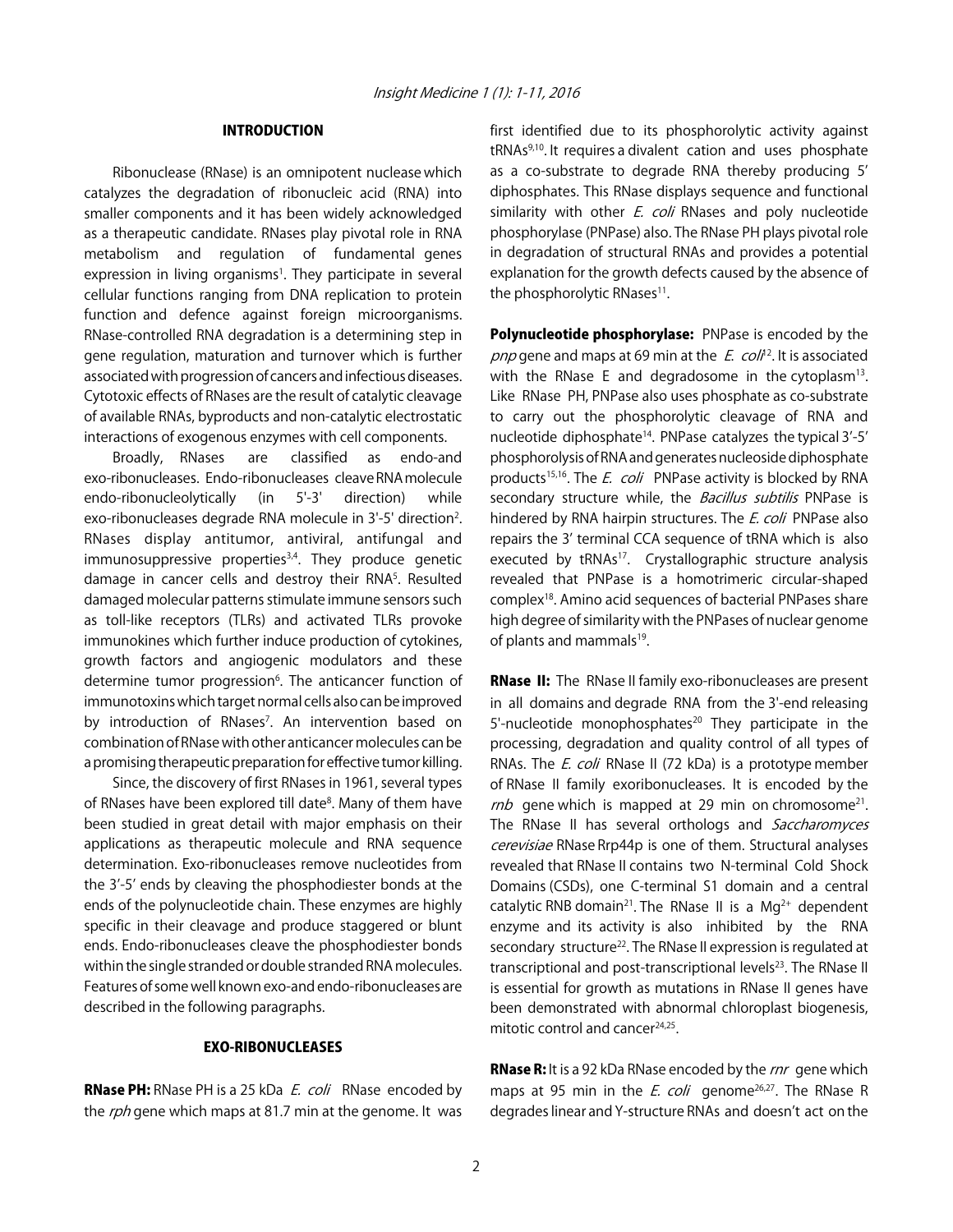loop portion of a lariat RNAs. RNase R exhibits 60% sequence homology with RNase II<sup>28</sup>. It has two N-terminal Cold Shock Domains (CSDs), a central nuclease domain and an S1 domain near the C-terminus<sup>29</sup> nuclease domain executes nucleotide degradation wheras CSD and S1 domains give stability to the catalysis. The RNase R expression is essential for the virulence of *Shigella* sp. and *E. coli* strains<sup>30</sup>.

**RNase D:** RNase D (49 kDa) is encoded by the *rnd* gene mapped at 40 min on the E. coli chromosome<sup>31</sup>. It belongs to the DEDD superfamily RNases and performs both DNA and RNA degrading functions<sup>32</sup>. The RNase D is a divalent metal ion (e.g.,  $Mq^{2+}$ ,  $Mn^{2+}$  and  $Co^{2+}$ ) dependent RNase and generate ribonucleoside 5'-monophosphate products. The RNase D plays significant roles in tRNA and 5S rRNAs processing also<sup>33</sup>. The RNase D contains a catalytic domain and two helical domains which come together and form a ring shaped structure<sup>33</sup>.

RNase T: RNase T is a 23.5 kDa enzyme encoded by the rnt gene (maps at 36 min) in  $E$ . col $\beta^4$ . It displays tremendous ribonucleolytic activity among the discovered exo-ribonucleases. It also is a member of DEDD superfamily which is a large family of  $3'$ -5' exo-nucleases<sup>32</sup>. It is made up of opposing dimers and functions on tRNA to yield mature 3'end of 5S and 23S rRNA35.

RNase BN and oligo RNase: The RNase BN (encoded by rbn gene) is a 60 kDa ribonuclease which performs 3' end maturation of tRNAs<sup>36</sup>. Oligoribonuclease acts on small oligonucleotides and is encoded by the *orn* gene which maps at 94 min on the  $E.$  coli chromosome<sup>37</sup>. It is a K2 dimer and essential to complete the degradation process of mRNA<sup>38</sup>.

#### ENDO-RIBONUCLEASES

**RNase I and III:** The *rna* gene at 4.3 min on the chromosome of E. coli encodes a 27 kDa RNase I<sup>39</sup> which cleaves within unstructured regions of RNA and forms 2'-3' cyclic phosphodiester RNA termini. RNase I plays crucial role in the turnover of RNAs and does not dependent on the divalent cations for the hydrolysis function<sup>40</sup>. The RNase III is an essential enzyme for RNA processing and post-transcriptional gene regulation<sup>41</sup>. It is a Mg<sup>2+</sup>-dependent nuclease and is encoded by the rnc gene which maps at 55 min on the chromosome in *E. coli*. This RNase cleaves phosphodiester bonds of double stranded (ds) RNA and generates 3' hydroxyl and 5' phosphate termini. It is a 52 kDa homodimer RNase and contains an N-terminal nuclease domain and a C-terminal

dsRNA binding domain (dsRBD). Several orthologs of RNase III have been discovered in prokaryotes and eukaryotes<sup>42</sup>. The eukaryotic ortholog dicer process the dsRNAs in short interfering (si) RNAs which target RNAs having complementary sequences.

RNase E, P and HI: RNase E is another important RNase for the processing of mRNA, rRNA and tRNA<sup>43</sup>. It is a 180 kDa  $Mq^{2+}$ -dependent phosphodiesterase encoded by  $rne$  gene, which maps at 24 min on the chromosome and cleaves adenine and uracil-rich sequences, generating 5' phosphate and 3' hydroxyl termini<sup>44</sup>. Catalytic site of RNase E is present in N-terminal half and C-terminal half contains the RNA binding site<sup>45</sup>. The RNase P is a divalent cation-dependent ribonucleoprotein RNase and is made up of one RNA subunit and one or more protein subunits<sup>46</sup>. This ribozyme is encoded by two genes; the protein subunit is coded by  $rnpA$  gene (maps at 83 min) and the RNA subunit is coded by  $rnpB$  gene which maps at 70 min<sup>47</sup>.

RNase HI is also a  $Mg^{2+}$ -dependent phosphodiesterase that cleaves the RNA strand of RNA-DNA hybrids and is encoded by the  $rnhA$  gene (maps at 5 min) in  $E$ . coli chromosome48,49. The RNase HI plays pivotal role in ColE1 plasmid replication. The  $rnhB$  gene maps at 4.5 min and encodes another ribonuclease namely RNase HII<sup>50</sup>.

#### THERAPEUTIC APPLICATIONS OF RNases

**Anticancer effects:** Anticancer effects of RNases have been extensively studied with animal ribonucleolytic enzymes, viz., bovine pancreatic RNase A, bovine seminal RNase (BS-RNase), onconase and angiogenin<sup>51</sup>. Among these, BS-RNase and onconase demonstrated significant anticancer potential with bovine pancreatic RNase A, a modest angiogenin activity was observed to work in opposite direction and initiate vascularization of tumor and subsequent tumor growth<sup>52</sup>. Bovine seminal plasma RNase, onconase and binase are well known anticancer RNases which have been described in following paragraphs. The major types of RNase with their therapeutic applications have been illustrated in Table 1. RNases have the capacity to degrade mRNAs efficiently and thus prevent their translation into biologically active proteins (Fig. 1).

Bovine seminal ribonuclease: The BS-RNase (EC 3.1.27.5) is expressed in the seminal vesicles and testes of *Bos taurus*<sup>53</sup>. It is a secretory ribonuclease<sup>54</sup>. Its native form exists as a dimer in which both subunits are held together by two disulfide linkages between Cys-31 and Cys-32<sup>55</sup>. The disulfide linkage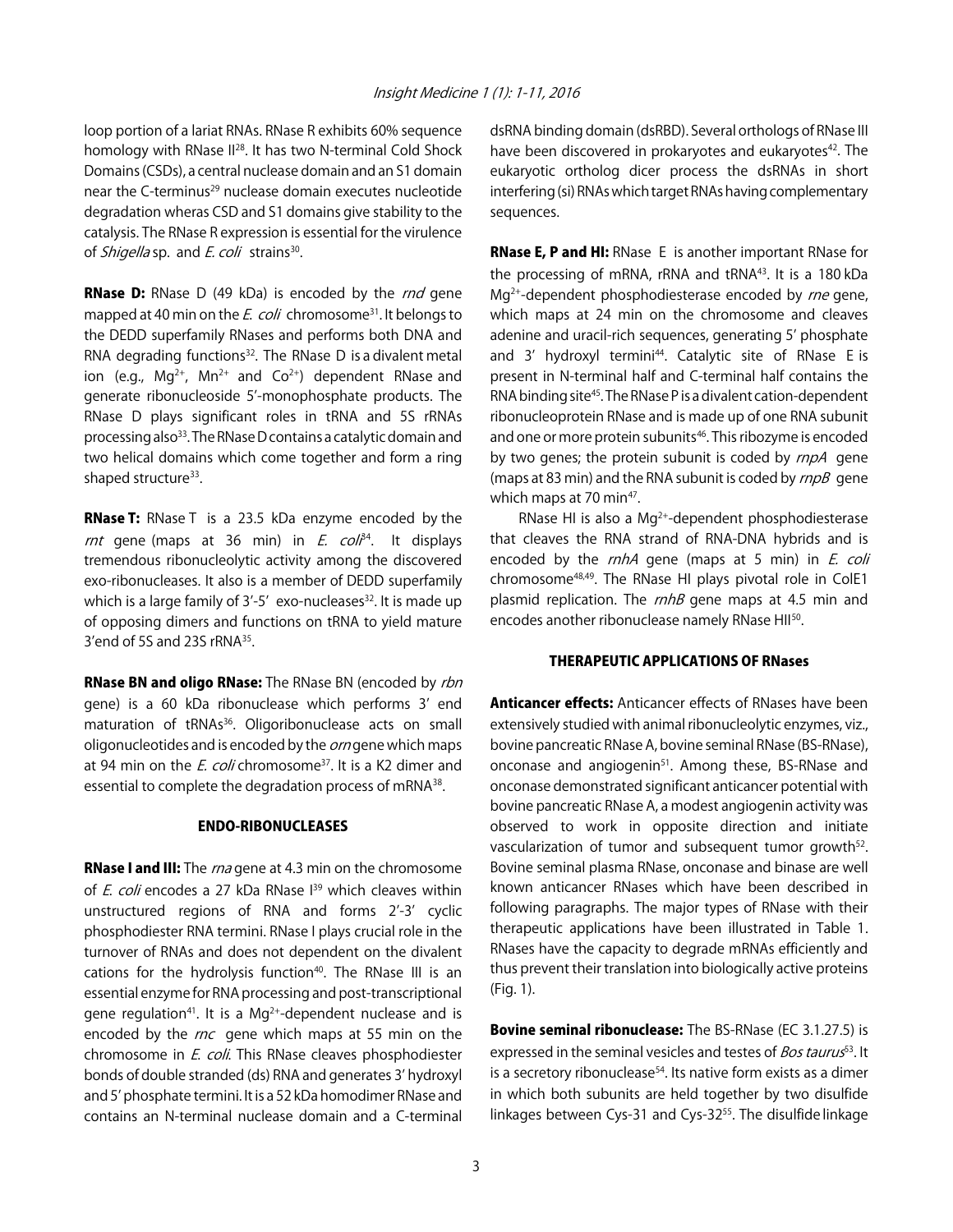#### Insight Medicine 1 (1): 1-11, 2016

Table 1: Major types of RNases, their characteristics and applications

| RNase type                          | Source organism                                     | MW (kDa) | Important characteristics                                                                                                                                                | Applications                                                                                                                                                            | References                                                             |
|-------------------------------------|-----------------------------------------------------|----------|--------------------------------------------------------------------------------------------------------------------------------------------------------------------------|-------------------------------------------------------------------------------------------------------------------------------------------------------------------------|------------------------------------------------------------------------|
| <b>BS-RNase</b>                     | <b>Bos taurus</b>                                   | 27       | Secretory, homodimeric enzyme.<br>Binds to and destabilizes the<br>membrane bilayer and thus<br>reaches the cytosol and<br>degrades the cellular RNA                     | Antitumor activity,<br>treatment of thyroid<br>cancer                                                                                                                   | Spalletti-Cernia et al. <sup>61</sup>                                  |
| Onconase/Rampinase/<br>P 30 protein | Rana pipiens                                        | 12       | Exhibits thermal and quanidine<br>stability. Degrades tRNA, inhibits<br>protein synthesis which leads to<br>apoptosis of cells. Only RNase in<br>clinical trials         | Antitumor and anticancer<br>activity. Treatment of<br>malignant mesothelioma,<br>human lung carcinoma,<br>human pancreatic aden<br>carcinoma                            | Zwolinska and Smolewski <sup>76</sup>                                  |
| <b>Binase</b>                       | Bacillus intermedius 12.2                           |          | Extracellular cationic RNase.<br>Cleaves the RNA at purine residues,<br>does not require any cofactor                                                                    | Antitumor activities against<br>K562, A 549 and ovary cancer<br>cells, Kasumi-1 cells. Antiviral<br>effect aginst rabies virus, plant<br>virus, influenza virus strains | Garipov et al. <sup>77</sup> and Mahmud<br>and Ilinskaya <sup>78</sup> |
| RNase 7                             | Homo sapiens                                        | 14.5     | Cationic residues in RNase 7 bind to<br>negatively charged components on<br>bacterial surface and facilitate the<br>insertion of RNase                                   | Antimicrobial activity against<br>Enterococcus faecium.<br>Pseudomonas aeruginosa<br>and Pichia pastoris                                                                | Spencer et al. <sup>79</sup>                                           |
| Angiogenin                          | Homo sapiens,<br>Mus musculus.<br>Rattus norvegicus | 14       | Enters the cell via its receptor binding<br>site and then into the nucleus via<br>nuclear localization signal and<br>degrades the tRNA through its<br>catalytic activity | Antibacterial activity                                                                                                                                                  | Li and $Hu^{80}$                                                       |
| RNase 2/EDN                         | Homo sapiens                                        | 18.6     | Elicits immune response via<br>leukocyte activation, maturation<br>and chemotaxis                                                                                        | Antiviral activities against<br>respiratory syncytial virus,<br>HIV-1 and some RNA viruses                                                                              | Liu et al. <sup>81</sup> and Yang et al. <sup>82</sup>                 |



Fig. 1: Action of RNase on the RNA in the target cell

undergoes cleavage under reducing conditions of cytosol and the dimer is converted into two monomers. The monomeric form is neutralized by the ribonuclease inhibitor<sup>56</sup>. Amino acid sequence and crystallographic analysis revealed that BS-RNase belongs to the pancreatic RNase A superfamily<sup>57</sup>. Each subunit of BS-RNase shares 82% sequence identity with RNase A<sup>58</sup>. The BS-RNase exerts antiproliferative and apoptotic effects on cancer cells via Beclin-1-mediated autophagy<sup>54</sup>. It has cytotoxic, aspermagenic and immunosuppressive properties for protecting sperm cells from the female immune system. The BS-RNase suppresses the activation of proliferating lymphocytes by reducing the expression of interleukin (IL-2)<sup>59</sup>. The BS-RNase treated lymphocytes undergo apoptosis via DNA fragmentation, chromatin migration, disorganised mitochondria and cell shrinking<sup>60</sup>. The BS-RNase induces cell death in thyroid carcinoma cells also<sup>61</sup>.

**Onconase:** Onconase is a 104 amino acid member of RNase A superfamily. It is a promising candidate for the treatment of malignant mesothelioma<sup>62</sup>. It was isolated from oocytes and early embryos of Rana pipiens. It shares ~30% homology with RNase A and resembles in 3D structure also. Crystallographic and homology studies revealed that onconase has three disulfide linkages at positions 19-68, 30-75 and 48-90 and an imidazol ring of His97 residue rotated at  $180^\circ$  angle<sup>63,51</sup>. Catalytic site of onconase composed of His10, Lys31 and His97 residues64. Onconase tolerates thermal and guanidine induced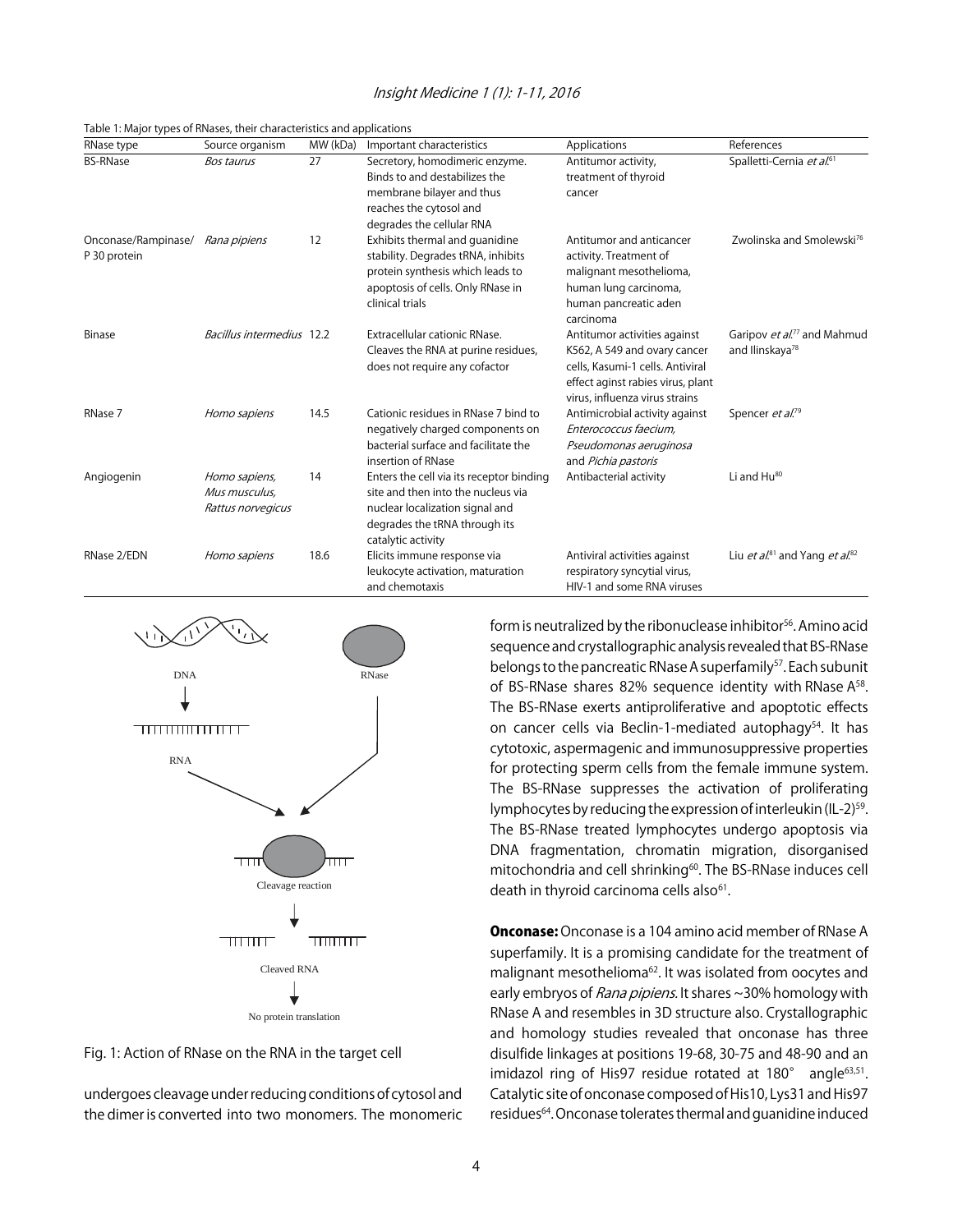transitions (up to  $90^{\circ}$ C and 4.4 M) and does not interact with mammalian RNase inhibitor hence evade the attack of inhibitor65. Onconase demonstrated significant cytotoxic effects against cancer cell lines i.e., HL-60, HT-29, 9L rat glioma, K-562, Colo-320, JCA-1, U937, A549 and ASPC-1<sup>66,67</sup>. Onconase and its derived products exhibited potent antitumor effects against cervical, breast, colon, pancreatic, ovarian and prostate cancers with  $LD_{50}$  (median lethal dose) value  $\sim 10^{-7}$  M<sup>3</sup>. It catalyzes the formation of interfering RNAs (RNAi), degrades tRNAs and inhibits protein synthesis, which results in apoptosis of the cell<sup>68</sup>. Onconase modulates cytokine-receptor interactions, MAPK, Jak-STAT, Bcl-2, Bax and various other signaling pathways in cancer models<sup>69</sup>. It activates jun-N-terminal kinase (JNK) and caspase-9, -3 and -7 proteins in HeLa cells, serine proteases in HL-60 cells<sup>64</sup> and IL-6, IL-24 and ATF-3 in MM cell line<sup>69</sup>. In lymphocytic leukemia onconase mediates its apoptotic effects by reducing NF-KB expression level<sup>70</sup>. Onconase also pull down the level of reactive oxygen species in cancer cells<sup>71</sup>. The cytotoxic potential of onconase increased when positively charged residues were added to the enzyme by site-directed mutagenesis and chemical modification72,73. Onconase modulates tumor cell apoptosis at microRNA expression level and reduces the oncogenic microRNAs in malignant mesothelioma models<sup>74,65</sup>. In clinical trials onconase demonstrated some adverse effects, viz., lymphocyte proliferation suppression, renal failure, bone marrow toxicity, mascular stiffness and tremor<sup>75</sup>.

Binase: Bacteria also provide anticancer RNases<sup>3,83</sup>. Several bacterial species producing RNase with cytotoxicity towards cancer models have been discovered and Bacillus intermedius<sup>84</sup>, Bacillus amyloliquefaciens<sup>85,86</sup> and Streptomyces aureofaciens<sup>87</sup> are exemplary among them. Binase (EC 3.1.27.3) is a 12.2 kDa extracellular cationic RNase from Bacillus intermedius<sup>77</sup>. It cleaves RNA at purine residues and does not require any cofactor to accomplish this hydrolysis<sup>86,87</sup>. Binase was the first anticancer bacterial RNase which demonstrated comparable cytotoxic potential against malignant cells62. Binase exhibited significant antiproliferative and apoptotic activities on K562, A549 and ovary cancer cells<sup>77</sup>. It elicited cell death in transformed fibroblasts and myeloid progenitor cells<sup>88</sup> and demonstrated cytotoxic effects on Kasumi-1 cells with half-maximal concentration of 0.56 µM. Binase has suppressive effects on several oncogenes also i.e., KIT, AML1-ETO and FLT3-ITD<sup>89</sup>. Moreover, Binase has low immunogenicity<sup>90</sup> and doesn't affect cell viability of leukocytes and myeloid progenitor cells<sup>91</sup>. Binase also demonstrated antiviral properties against rabies viruses, plant viruses and the influenza strains<sup>78</sup>.

Some other RNases have also been reported with anticancer activities. RNase L showed antiproliferative effects against H9 leukemia cells<sup>92</sup>. RNase Sa3 from Streptomyces aureofaciens<sup>93</sup> showed cytotoxicity against K562 cells with  $IC_{50}$ of 5 µM. RNase Sa3 is not inhibited by the cytosolic RNase inhibitor94. Some of the mushroom species also have been known for their anticancer properties. Hypsizigus marmoreus RNase (18 kDa) reduced the L1210 proliferation (IC $_{50}$  60  $\mu$ M). Another RNase (14.5 kDa) from fresh fruiting bodies of the edible mushroom Lyophyllum shimeji exhibited cytostatic potential on liver cancer HepG2 cells (IC<sub>50</sub> 10  $\mu$ M) and on breast cancer MCF7 cells (IC<sub>50</sub> 6.2  $\mu$ M)<sup>95</sup>. A 28 kDa RNase from ascocarps of Tuber indicum showed antiproliferative effects on HepG2 and MCF7 cells with  $IC_{50}$  values 12.6 and 16.6  $\mu$ M, respectively<sup>96</sup>.

#### RNases IN HOST DEFENCE

**Eosinophil RNases:** Cytoplasmic granules of human eosinophilic leukocytes secrete two major ribonuclease proteins<sup>97</sup>, the Eosinophil Cationic Protein (ECP) and the Eosinophil Derived Neurotoxin (EDN). The ECP and EDN belong to the pancreatic type RNase family and share 70 and 90% similarity in their amino acid and nucleotide sequences<sup>98</sup>. The EDN is also known as RNase II or eosinophilic protein-X which demonstrated better RNase activity than ECP<sup>99,100</sup>. The EDN is located on 'q' arm of chromosome  $14^{101}$  and shares similarity with human liver and urinary RNase  $(N)$ 102. The EDN is an 18.6 kDa single chain polypeptide with four characteristic disulfide bonds and His15-Lys38-His129 catalytic triad<sup>103,104</sup>. The RNases can elicit immune response via leukocyte activation, maturation and chemotaxis. The EDN showed antiviral activities against respiratory syncytial virus, HIV-1 and some RNA viruses $81,82$ . The recombinant EDN (EDNsFv) created by fusing human EDN gene and antibody fragment of human transferring receptor exhibited significant cytotoxic effects against transferring receptor expressing leukemia cells105. Another recombinant EDN (rhEDN) reduced the infectivity of respiratory syncytial virus which causes asthma aggravations<sup>106,107</sup>. The EDN levels correlate with neuroinflammation characteristic in Amyotrophic Lateral Sclerosis (ALS), a neurodegenerative disorder. Thus EDN is used as a biomarker for ALS disease<sup>81</sup>. The EDN engineered with hepatitis B virus core protein (HBVc), suppressed the hepatitis B infected cells without affecting normal cells RNA<sup>105</sup>. Some other ribonucleases i.e., mEar 11 and mEar 2 (the mouse eosinophil associated RNases) are also reported for antiviral and immunogenic effects. Alveolar macrophages produce mEar 11 upon administration of IL-4 or 13. The mEar 11 is a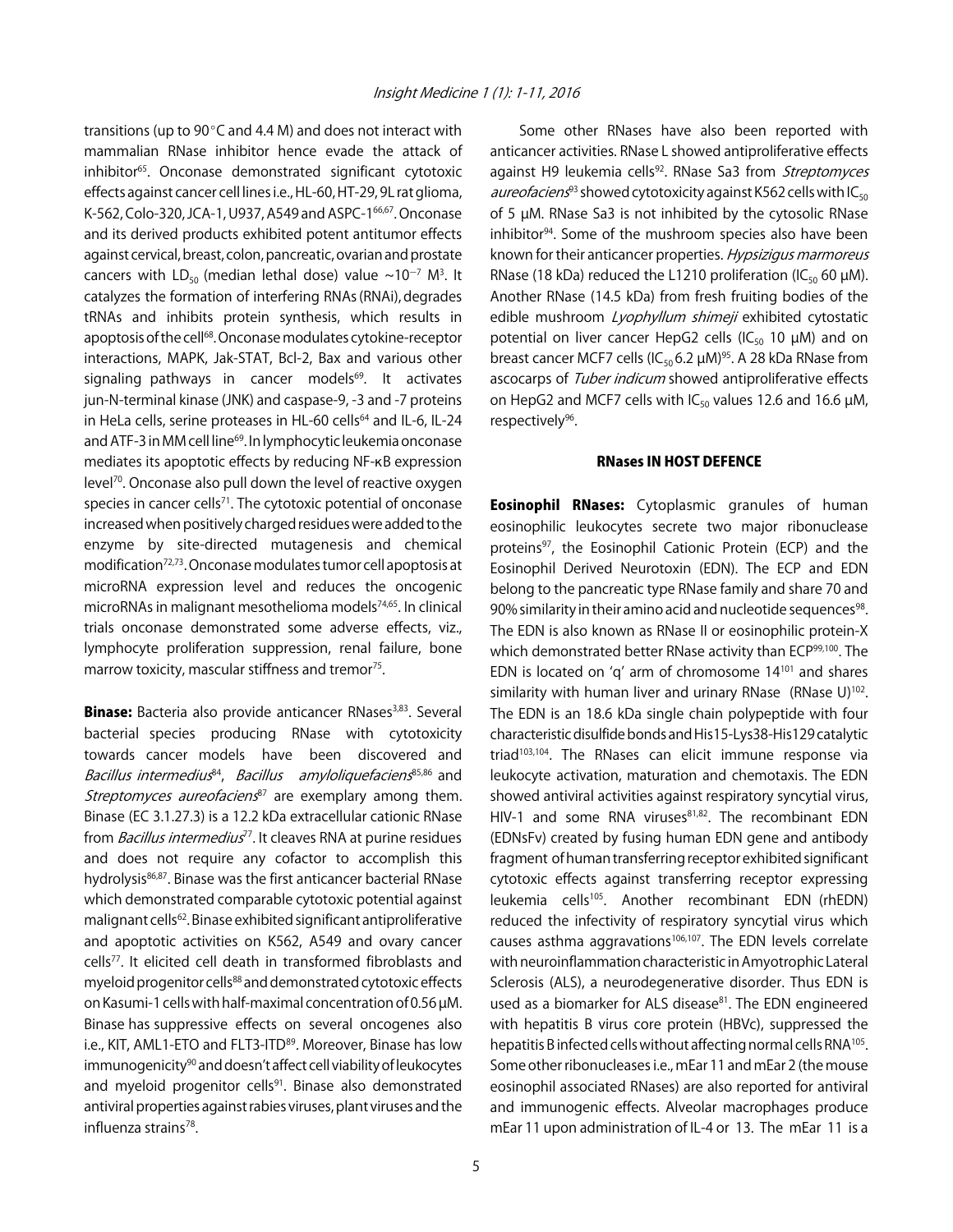chemo-attractant for CD11c+ dendritic cells and F4/80+CD11cmacrophages<sup>108</sup>. These mEars exhibited significant antiviral effects against influenza strains and pneumonia virus of  $mice<sup>109</sup>$ .

**RNase 7 and 8:** RNase 7 ( $\sim$ 14.5 kDa) is a member of RNase A superfamily and the gene encoding RNase 7 is located on chromosome<sup>110</sup> 14q11.2. It is expressed in skin, liver, kidney, skeletal muscles and heart<sup>99</sup>. It exhibited potential antibacterial activities against Enterococcus faecium, Pseudomonas aeruginosa and Pichia pastoris<sup>79</sup>. Cationic residues in RNase 7 bind to negatively charged components on bacterial surface and facilitate the insertion of RNase. In  $P$ . aeruginosa, RNase 7 enters the cell by making complex with the outer membrane protein Opr I<sup>111</sup>. The RNase 7 was reported to be express significantly in response to the external stimuli<sup>112</sup>. Wanke and colleagues<sup>113</sup> studied the host defence aspects of RNase 7 that Staphylococcus epidermis induces RNase 7 expression in keratocytes via TLR2, EGFR and NF-KB pathways. Studies with protozoan's exposure also demonstrated that RNase 7 contributes to a responsible role in host defence<sup>114</sup>. RNase 8 is another ribonuclease in the RNase A superfamily. It shares 78% amino acid similarity with RNase 7115. The RNase 8 play responsible role in placental host defence by defending the foetus from pathogen from the maternal circulation<sup>116</sup>. RNase 8 exhibited significant antimicrobial activities against Klebsiella pneumonia, Enterococcus faecium, E. faecalis, Staphylococcus aureus, Pseudomonas aeruginosa and Candida albicans<sup>117</sup>.

Angiogenin: Angiogenin is a 14 kDa ribonuclease which was isolated from HT-29 conditioned media<sup>116,118</sup>. It has the ability to induce the formation of new blood vessels<sup>119,120</sup>. Angiogenin has a receptor binding site (which facilitates the angiogenin entry in the cell), a nuclear localization sequence (by which angiogenin enters the nucleus) and a catalytic site which catalyze the tRNA cleavage<sup>121</sup>. Angiogenin is reported for its host defence features. In mouse, six kinds of angiogenin (1-6) are reported. Mouse angiogenin 4 is reported to be significantly expressed in paneth cells upon bacterial LPS (lipopolysaccharide) challenge. It exhibited significant antibacterial activities against intestinal microbes<sup>80,99</sup>.

Besides these applications, RNases have been reported to exhibit antiviral functions also. RNase from Rana catesbeiana suppressed the multiplication of Japanese encephalitis virus and accelerated apoptosis of virus-infected cells<sup>122</sup>. Yadav and Batra<sup>123</sup> recognized specific targets of restrictocin, an RNase from Aspergillus restrictus in HIV-1 genome. Some mushroom RNases displayed inhibitory effects against Reverse Transcriptase (RT) of HIV-1<sup>3</sup>. The RNases from mushroom species Thelephora ganbajun  $(\sim 30 \text{ kDa})^{124}$ , Lyophyllum shimeh<sup>p6</sup>, Hygrophorus russula (~28 kDa)<sup>125</sup>, Hohenbuehelia serotina  $(\sim 27 \text{ kDa})^4$  and *Ramaria formosa*  $(\sim 29 \text{ kDa})^{126}$ inhibited HIV-1-RT with  $IC_{50}$  concentrations 0.3, 7.2, 4.64, 50 and 3 µM, respectively.

#### **CONCLUSION**

Ribonucleases are potential therapeutic candidates and must be converted into druggable forms with sufficient bioavailability. They have promising anticancer and antiviral applications. Till date, very low number of bacterial RNases have been discovered. Also, none of the discovered RNase has crossed the clinical barriers for therapeutic use. Genetic pathways of their synthesis and mechanisms of actions in cancer cells are still a topic of research which needs to be understood for their development into a therapeutic product. So, there is an essential need to discover potential and elaborate the ribonucleases of therapeutic value. RNases mentioned in this review must be further researched for clinical trials and druggability evaluation especially BS-RNase and onconase for anticancer value and RNase 7, 8 and eosinophil RNases for anti-HIV properties. In final words, this review provides general information about RNases and can help the healthcare pharmacy for the treatment of serious metabolic syndromes including cancers and AIDS.

#### ACKNOWLEDGMENTS

Financial support from Department of Biotechnology, Ministry of Science and Technology, Govt. of India to Mr. Sukhdev Singh (Grant No. DBT-JRF/F-19/487) is gratefully acknowledged.

#### **REFERENCES**

- 1. Kocic, G., G. Bjelakovic, D. Pavlovic, T. Jevtovic and V. Pavlovic *et al.*, 2007. Protective effect of interferon- $\alpha$  on the DNA- and RNA-degrading pathway in anti-Fas-antibody induced apoptosis. Hepatol. Res., 37: 637-646.
- 2. Lawal, A., O. Jejelowo, A.K. Chopra and J.A. Rosenzweig, 2011. Ribonucleases and bacterial virulence. Microb. Biotechnol., 4: 558-571.
- 3. Fang, E.F. and T.B. Ng, 2011. Ribonucleases of different origins with a wide spectrum of medicinal applications. Biochimica Biophysica Acta (BBA)-Rev. Cancer, 1815: 65-74.
- 4. Zhang, R., L. Zhao, H. Wang and T.B. Ng, 2014. A novel ribonuclease with antiproliferative activity toward leukemia and lymphoma cells and HIV-1 reverse transcriptase inhibitory activity from the mushroom, Hohenbuehelia serotina. Int. J. Mol. Med., 33: 209-214.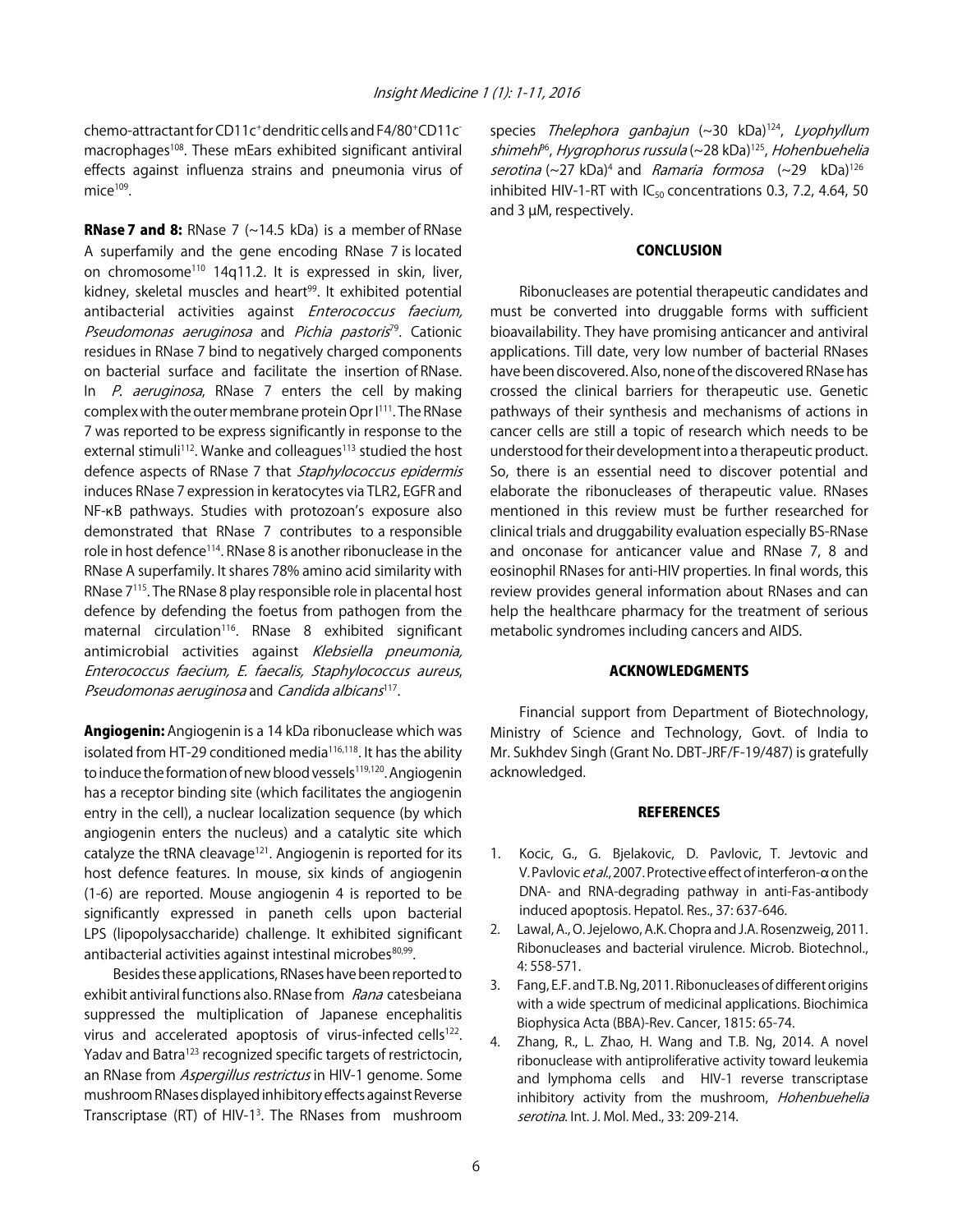- 5. Huang, Y.C., Y.M. Lin, T.W. Chang, S.J. Wu and Y.S. Lee et al., 2007. The flexible and clustered lysine residues of human ribonuclease 7 are critical for membrane permeability and antimicrobial activity. J. Biol. Chem., 282: 4626-4633.
- 6. Mitkevich, V.A., O.N. Ilinskaya and A.A. Makarov, 2015. Antitumor RNases: Killer's secrets. Cell Cycle, 14: 931-932.
- 7. Schirrmann, T., J. Krauss, M.A.E. Arndt, S.M. Rybak and S. Dubel, 2009. Targeted therapeutic RNases (ImmunoRNases). Expert Opin. Biol. Ther., 9: 79-95.
- 8. Spahr, P.F. and B.R. Hollingworth, 1961. Purification and mechanism of action of ribonuclease from *Escherichia coli* Ribosomes. J. Biol. Chem., 236: 823-831.
- 9. Li, Z. and M.P. Deutscher, 1996. Maturation pathways for E. coli tRNA precursors: A random multienzyme process in vivo. Cell, 86: 503-512.
- 10. Leszczyniecka, M., R. DeSalle, D.C. Kang and P.B. Fisher, 2004. The origin of polynucleotide phosphorylase domains. Mol. Phylogenet. Evol., 31: 123-130.
- 11. Jain, C., 2012. Novel role for RNase PH in the degradation of structured RNA. J. Bacteriol., 194: 3883-3890.
- 12. Houseley, J., J. LaCava and D. Tollervey, 2006. RNA-quality control by the exosome. Nat. Rev. Mol. Cell. Biol., 7: 529-539.
- 13. Marcaida, M.J., M.A. D ePristo, V. Chandran, A.J. Carpousis and B.F. Luisi, 2006. The RNA degradosome: Life in the fast lane of adaptive molecular evolution. Trends Biochem. Sci., 31: 359-365.
- 14. Portnoy, V. and G. Schuster, 2006. RNA polyadenylation and degradation in different Archaea; roles of the exosome and RNase R. Nucl. Acids Res., 34: 5923-5931.
- 15. Buttner, K., K. Wenig and K.P. Hopfner, 2006. The exosome: A macromolecular cage for controlled RNA degradation. Mol. Microbiol., 61: 1372-1379.
- 16. Sarkar, D. and P.B. Fisher, 2006. Polynucleotide phosphorylase: An evolutionary conserved gene with an expanding repertoire of functions. Pharmacol. Ther., 112: 243-263.
- 17. Lin-Chao, S., N.T. Chiou and G. Schuster, 2007. The PNPase, exosome and RNA helicases as the building components of evolutionarily-conserved RNA degradation machines. J. Biomed. Sci., 14: 523-532.
- 18. Shi, Z., W.Z. Yang, S. Lin-Chao, K.F. Chak and H.S. Yuan, 2008. Crystal structure of *Escherichia coli* PNPase: Central channel residues are involved in processive RNA degradation. RNA. Soc., 14: 2361-2371.
- 19. Portnoy, V., G. Palnizky, S. Yehudai-Resheff, F. Glaser and G. Schuster, 2008. Analysis of the human polynucleotide phosphorylase (PNPase) reveals differences in RNA binding and response to phosphate compared to its bacterial and chloroplast counterparts. RNA., 14: 297-309.
- 20. Grossman, D. and A. van Hoof, 2006. RNase II structure completes group portrait of 3' exoribonucleases. Nat. Struct. Mol. Biol., 13: 760-761.
- 21. Arraiano, C.M., R.G. Matos and A. Barbas, 2010. RNase II: The finer details of the Modus operandi of a molecular killer. RNA. Biol., 7: 276-281.
- 22. LaCava, J., J. Houseley, C. Saveanu, E. Petfalski, E. Thompson, A. Jacquier and D. Tollervey, 2005. RNA degradation by the exosome is promoted by a nuclear polyadenylation complex. Cell, 121: 713-724.
- 23. Schneider, C., E. Leung, J. Brown and D. Tollervey, 2009. The N-terminal PIN domain of the exosome subunit Rrp44 harbors endonuclease activity and tethers Rrp44 to the yeast core exosome. Nucl. Acids Res., 37: 1127-1140.
- 24. Bollenbach, T.J., H. Lange, R. Gutierrez, M. Erhardt, D.B. Stern and D. Gagliardi, 2005. RNR1, a 3' 5' exoribonuclease belonging to the RNR superfamily, catalyzes 3' maturation of chloroplast ribosomal RNAs in Arabidopsis thaliana. Nucl. Acids Res., 33: 2751-2763.
- 25. Andrade, J.M., E. Hajnsdorf, P. Regnier and C.M. Arraiano, 2009. The poly(A)-dependent degradation pathway of  $rpsO$ mRNA is primarily mediated by RNase R. RNA., 15: 316-326.
- 26. Cheng, Z.F., Y. Zuo, Z. Li, K.E. Rudd and M.P. Deutscher, 1998. The vacB gene required for virulence in Shigella flexneri and Escherichia coli encodes the exoribonuclease RNase R. J. Biol. Chem., 273: 14077-14080.
- 27. Li, Z., S. Reimers, S. Pandit and M.P. Deutscher, 2002. RNA quality control: Degradation of defective transfer RNA. EMBO J., 21: 1132-1138.
- 28. Cheng, Z.F. and M.P. Deutscher, 2003. Quality control of ribosomal RNA mediated by polynucleotide phosphorylase and RNase R. Proc. Natl. Acad. Sci. USA., 100: 6388-6393.
- 29. Suzuki, H., Y. Zuo, J. Wang, M.Q. Zhang, A. Malhotra and A. Mayeda, 2006. Characterization of RNase R-digested cellular RNA source that consists of lariat and circular RNAs from pre-mRNA splicing. Nucl. Acids Res., Vol. 34, No. 8. 10.1093/nar/gkl151
- 30. Vincent, H.A. and M.P. Deutscher, 2009. Insights into how RNase R degrades structured RNA: Analysis of the nuclease domain. J. Mol. Biol., 387: 570-583.
- 31. Zhang, J. and M.P. Deutscher, 1988. Escherichia coli RNase D: Sequencing of the rnd structural gene and purification of the overexpressed protein. Nucl. Acids Res., 16: 6265-6278.
- 32. Zuo, Y. and M.P. Deutscher, 2001. Exoribonuclease superfamilies: Structural analysis and phylogenetic distribution. Nucl. Acids Res., 29: 1017-1026.
- 33. Zuo, Y., Y. Wang and A. Malhotra, 2005. Crystal structure of Escherichia coli RNase D, an exoribonuclease involved in structured RNA processing. Structure, 13: 973-984.
- 34. Li, Z., S. Pandit and M.P. Deutscher, 1998. 3 Exoribonucleolytic trimming is a common feature of the maturation of small, stable RNAs in *Escherichia coli*. Proc. Natl. Acad. Sci. USA., 95: 2856-2861.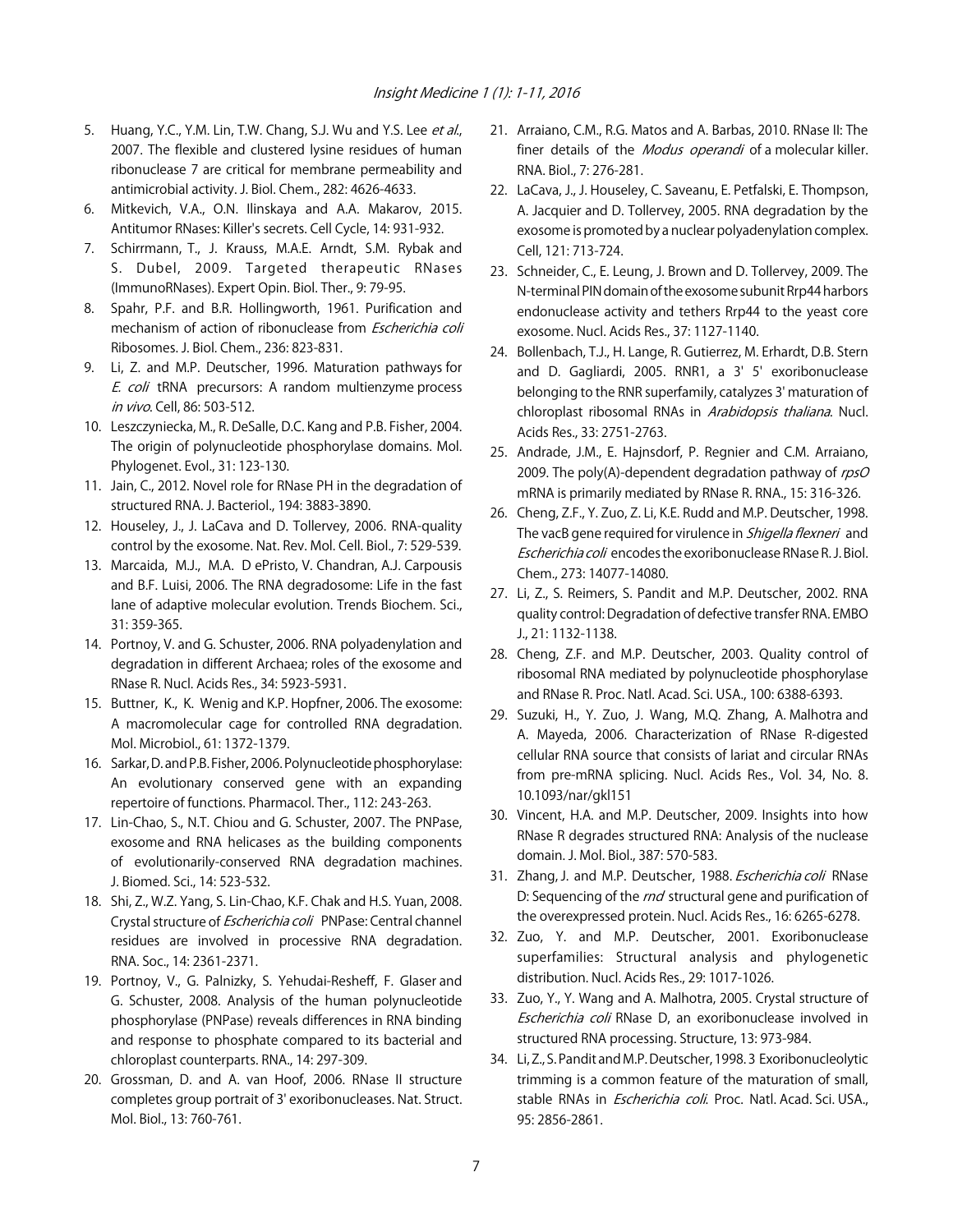- 35. Zuo, Y., H. Zheng, Y. Wang, M. Chruszcz and M. Cymborowski et al., 2007. Crystal structure of RNase T, an exoribonuclease involved in tRNA maturation and end turnover. Structure, 15: 417-428.
- 36. Schilling, O., S. Ruggeberg, A. Vogel, N. Rittner and S. Weichert et al., 2004. Characterization of an Escherichia coli elaC deletion mutant. Biochem. Biophys. Res. Commun., 320: 1365-1373.
- 37. Mechold, U., V. Ogryzko, S. Ngo and A. Danchin, 2006. Oligoribonuclease is a common downstream target of lithium-induced pAp accumulation in *Escherichia coli* and human cells. Nucl. Acid Res., 34: 2364-2373.
- 38. Dutta, T., A. Malhotra and M.P. Deutscher, 2012. Exoribonuclease and endoribonuclease activities of RNase BN/RNase Z both function *in vivo*. J. Biol. Chem., 287: 35747-35755.
- 39. Meador, III J. and D. Kennell, 1990. Cloning and sequencing the gene encoding *Escherichia coli* ribonuclease I: Exact physical mapping using the genome library. Gene, 95: 1-7.
- 40. Cannistraro, V.J. and D. Kennell, 1991. RNase I\*, a form of RNase I and mRNA degradation in Escherichia coli. J. Bacteriol., 173: 4653-4659.
- 41. Lamontagne, B., S. Larose, J. Boulanger and S.A. Elela, 2001. The RNase III family: A conserved structure and expanding functions in eukaryotic dsRNA metabolism. Curr. Issues Mol. Biol., 3: 71-78.
- 42. Xiao, J., C.E. Feehery, G. Tzertzinis and C.V. Maina, 2009. E. coli RNase III(E38A) generates discrete-sized products from long dsRNA. RNA, 15: 984-991.
- 43. Clarke, J.E., L. Kime, A.D. Romero and K.J. McDowall, 2014. Direct entry by RNase E is a major pathway for the degradation and processing of RNA in *Escherichia coli*. Nucl. Acids Res., 42: 11733-11751.
- 44. Kaberdin, V.A., 2003. Probing the substrate specificity of Escherichia coli RNase E using a novel oligonucleotide-based assay. Nucl. Acids Res., 31: 4710-4716.
- 45. Kime, L., J.E. Clarke, A.D. Romero, J.A. Grasby and K.J. McDowall, 2014. Adjacent single-stranded regions mediate processing of tRNA precursors by RNase E direct entry. Nucl. Acids Res., 42: 4577-4589.
- 46. Ando, T., T. Tanaka and Y. Kikuchi, 2003. Substrate shape specificity of E. coli RNase P ribozyme is dependent on the concentration of magnesium ion. J. Biochem., 133: 445-451.
- 47. Gopalan, V., A. Vioque and S. Altman, 2002. RNase P: Variations and uses. J. Biol. Chem., 277: 6759-6762.
- 48. Mian, I.S., 1997. Comparative sequence analysis of ribonucleases HII, III, II, PH and D. Nucl. Acids Res., 25: 3187-3195.
- 49. Nicholson, A.W., 1997. Escherichia coli Ribonucleases: Paradigms for Understanding Cellular RNA Metabolism and Regulation. In: Ribonucleases: Structures and Function, D'Alessio, G. and J.F. Riordan (Eds.). Academic Press, New York, USA., ISBN: 9780080540597, pp: 1-49.
- 50. Haruki, M., K. Hayashi, T. Kochi, A. Muroya and Y. Koga et al., 1998. Gene cloning and characterization of recombinant RNase HII from a hyperthermophilic archaeon. J. Bacteriol., 180: 6207-6214.
- 51. Ardelt, W., B. Ardelt and Z. Darzynkiewicz, 2009. Ribonucleases as potential modalities in anticancer therapy. Eur. J. Pharmacol., 625: 181-189.
- 52. Matousek, J. and J. Matousek, 2010. Plant ribonucleases and nucleases as antiproliferative agens targeting human tumors growing in mice. Rec. Patents DNA Gene Sequences, 4: 29-39.
- 53. Eller, C.H., J.E. Lomax and R.T. Raines, 2014. Bovine brain ribonuclease is the functional homolog of human ribonuclease 1. J. Biol. Chem., 289: 25996-26006.
- 54. Fiorini, C., G. Gotte, F. Donnarumma, D. Picone and M. Donadelli, 2014. Bovine seminal ribonuclease triggers Beclin1-mediated autophagic cell death in pancreatic cancer cells. Biochimica Biophysica Acta (BBA)-Mol. Cell Res., 1843: 976-984.
- 55. Gotte, G., A.M. Helmy, C. Ercole, R. Spadaccini, D.V. Laurents, M. Donadelli and D. Picone, 2012. Double domain swapping in bovine seminal RNase: Formation of distinct N-and C-swapped tetramers and multimers with increasing biological activities. PloS One, Vol. 7. 10.1371/journal. pone. 0046804.
- 56. Giancola, C., C. Ercole, I. Fotticchia, R. Spadaccini, E. Pizzo, G. D'Alessio and D. Picone, 2011. Structure-cytotoxicity relationships in bovine seminal ribonuclease: New insights from heat and chemical denaturation studies on variants. FEBS J., 278: 111-122.
- 57. Dyer, K.D. and H.F. Rosenberg, 2006. The RNase a superfamily: Generation of diversity and innate host defense. Mol. Diversity, 10: 585-597.
- 58. Spadaccini, R., C. Ercole, M.A. Gentile, D. Sanfelice and R. Boelens et al., 2012. NMR studies on structure and dynamics of the monomeric derivative of BS-RNase: New insights for 3D domain swapping. PloS One, Vol. 7. 10.1371/journal.pone.0029076.
- 59. Tamburrini, M., G. Scala, C. Verde, M.R. Ruocco, A. Parente, S. Venuta and G. D'Alessio, 1990. Immunosuppressive activity of bovine seminal RNase on T-cell proliferation. Eur. J. Biochem., 190: 145-148.
- 60. Sinatra, F., D. Callari, M. Viola, M.T. Longombardo and M. Patania et al., 2000. Bovine seminal RNase induces apoptosis in normal proliferating lymphocytes. Int. J. Clin. Lab. Res., 30: 191-196.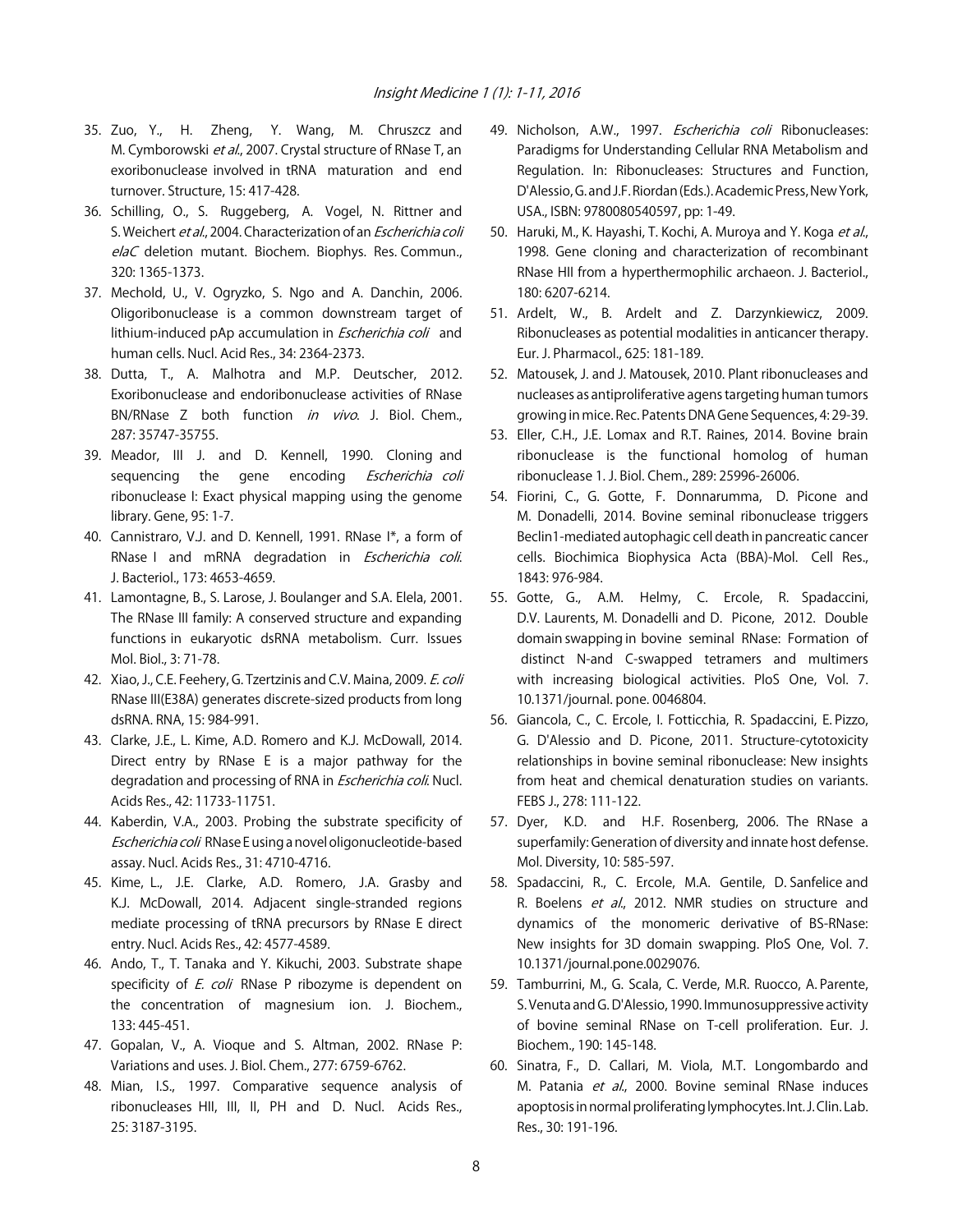- 61. Spalletti-Cernia, D., R. Sorrentino, S. Di Gaetano, A. Arciello and C. Garbi et al., 2003. Antineoplastic ribonucleases selectively kill thyroid carcinoma cells via caspase-mediated induction of apoptosis. J. Clin. Endocrinol. Metab., 88: 2900-2907.
- 62. Sen'kova, A.V., N.L. Mironova, O.A. Patutina, V.A. Mitkevich and O.V. Markov et al., 2014. Ribonuclease binase decreases destructive changes of the liver and restores its regeneration potential in mouse lung carcinoma model. Biochimie, 101: 256-259.
- 63. Ardelt, W., K. Shogen and Z. Darzynkiewicz, 2008. Onconase and amphinase, the antitumor ribonucleases from Rana pipiens oocytes. Curr. Pharm. Biotechnol., 9: 215-225.
- 64. Lee, J.E. and R.T. Raines, 2008. Ribonucleases as novel chemotherapeutics: The ranpirnase example. BioDrugs, 22: 53-58.
- 65. Qiao, M., L.D. Zu, X.H. He, R.L. Shen, Q.C. Wang and M.F. Liu, 2012. Onconase downregulates microRNA expression through targeting microRNA precursors. Cell Res., 22: 1199-1202.
- 66. Majchrzak, A., M. Witkowska, A. Medra, M. Zwolinska and J. Bogusz et al., 2013. In vitro cytotoxicity of ranpirnase (onconase) in combination with components of R-CHOP regimen against Diffuse Large B Cell Lymphoma (DLBCL) cell line. Postepy Higieny Medycyny Doswiadczalnej, 67: 1166-1172.
- 67. Wang, X. and Z. Guo, 2015. Chlorotoxin-conjugated onconase as a potential anti-glioma drug. Oncol. Lett., 9: 1337-1342.
- 68. Halicka, H.D., B. Ardelt, K. Shogen and Z. Darzynkiewicz, 2007. Mild hyperthermia predisposes tumor cells to undergo apoptosis upon treatment with onconase. Int. J. Oncol., 30: 841-847.
- 69. Altomare, D.A., S.M. Rybak, J. Pei, J.V. Maizel, M. Cheung, J.R. Testa and K. Shogen, 2010. Onconase responsive genes in human mesothelioma cells: Implications for an RNA damaging therapeutic agent. BMC Cancer, Vol. 10. 10.1186/1471-2407-10-34
- 70. Ita, M., H.D. Halicka, T. Tanaka, A. Kurose, B. Ardelt, K. Shogen and Z. Darzynkiewicz, 2008. Remarkable enhancement of cytotoxicity of onconase and cepharanthine when used in combination on various tumor cell lines. Cancer Biol. Therapy, 7: 1104-1108.
- 71. Ardelt, B., W. Ardelt, P. Pozarowski, J. Kunicki, K. Shogen and Z. Darzynkiewicz, 2007. Cytostatic and cytotoxic properties of Amphinase: A novel cytotoxic ribonuclease from Rana pipiens oocytes. Cell Cycle, 6: 3097-3102.
- 72. Futami, J. and H. Yamada, 2008. Design of cytotoxic ribonucleases by cationization to enhance intracellular protein delivery. Curr. Pharm. Biotechnol., 9: 180-184.
- 73. Turcotte, R.F., L.D. Lavis and R.T. Raines, 2009. Onconase cytotoxicity relies on the distribution of its positive charge. FEBS J., 276: 3846-3857.
- 74. Goparaju, C.M., J.D. Blasberg, S. V olinia, J. Palatini and S. Ivanov et al., 2011. Onconase mediated NFKB downregulation in malignant pleural mesothelioma. Oncogene, 30: 2767-2777.
- 75. Weber, T., A. Mavratzas, S. Kiesgen, S. Haase and B. Botticher et al., 2015. A humanized anti-CD22-onconase antibody-drug conjugate mediates highly potent destruction of targeted tumor cells. J. Immunol. Res., Vol. 2015. 10.1155/2015/561814
- 76. Zwolinska, M. and P. Smolewski, 2010. [Onconase: A ribonuclease with antitumor activity]. Postepy Higieny Medycyny Doswiadczalnej, 64: 58-66, (In Polish).
- 77. Garipov, A.R., A.A. Nesmelov, H.A. Cabrera-Fuentes and O.N. Ilinskaya, 2014. Bacillus intermedius ribonuclease (BINASE) induces apoptosis in human ovarian cancer cells. Toxicon, 92: 54-59.
- 78. Mahmud, R.S. and O.N. Ilinskaya, 2013. Antiviral activity of binase against the pandemic influenza A (H1N1) virus. Acta Naturae, 5: 44-51.
- 79. Spencer, J.D., A.L. Schwaderer, H. Wang, J. Bartz and J. Kline et al., 2013. Ribonuclease 7, an antimicrobial peptide upregulated during infection, contributes to microbial defense of the human urinary tract. Kidney Int., 83: 615-625.
- 80. Li, S. and G.F. Hu, 2010. Angiogenin-mediated rRNA transcription in cancer and neurodegeneration. Int. J. Biochem. Mol. Biol., 1: 26-35.
- 81. Liu, G.T., C.S. Hwang, C.H. Hsieh, C.H. Lu and S.L.Y. Chang et al., 2013. Eosinophil-derived neurotoxin is elevated in patients with amyotrophic lateral sclerosis. Med. Inflamm. 10.1155/2013/421389
- 82. Yang, D., Q. Chen, S.B. Su, P. Zhang and K. Kurosaka et al., 2008. Eosinophil-derived neurotoxin acts as an alarmin to activate the TLR2-MyD88 signal pathway in dendritic cells and enhances Th2 immune responses. J. Exp. Med., 205: 79-90.
- 83. Mitkevich, V.A., O.V. Kretova, I.Y. Petrushanko, K.M. Burnysheva and D.V. Sosin et al., 2013. Ribonuclease binase apoptotic signature in leukemic Kasumi-1 cells. Biochimie, 95: 1344-1349.
- 84. Ilinskaya, O.N., A. Koschinski, H. Repp, V.A. Mitkevich and F. Dreyer et al., 2008. RNase-induced apoptosis: Fate of calcium-activated potassium channels. Biochimie, 90: 717-725.
- 85. Edelweiss, E., T.G. Balandin, J.L. Ivanova, G.V. Lutsenko and O.G. Leonova et al., 2008. Barnase as a new therapeutic agent triggering apoptosis in human cancer cells. PloS One, Vol. 3. 10.1371/journal.pone.0002434.
- 86. Ulyanova, V., V. Vershinina and O. Ilinskaya, 2011. Barnase and binase: Twins with distinct fates. FEBS J., 278: 3633-3643.
- 87. Cabrera-Fuentes, H.A., M. Aslam, M. Saffarzadeh, A. Kolpakov, P. Zelenikhin, K.T. Preissner and O.N. Ilinskaya, 2013. Internalization of *Bacillus intermedius* ribonuclease (BINASE) induces human alveolar adenocarcinoma cell death. Toxicon, 69: 219-226.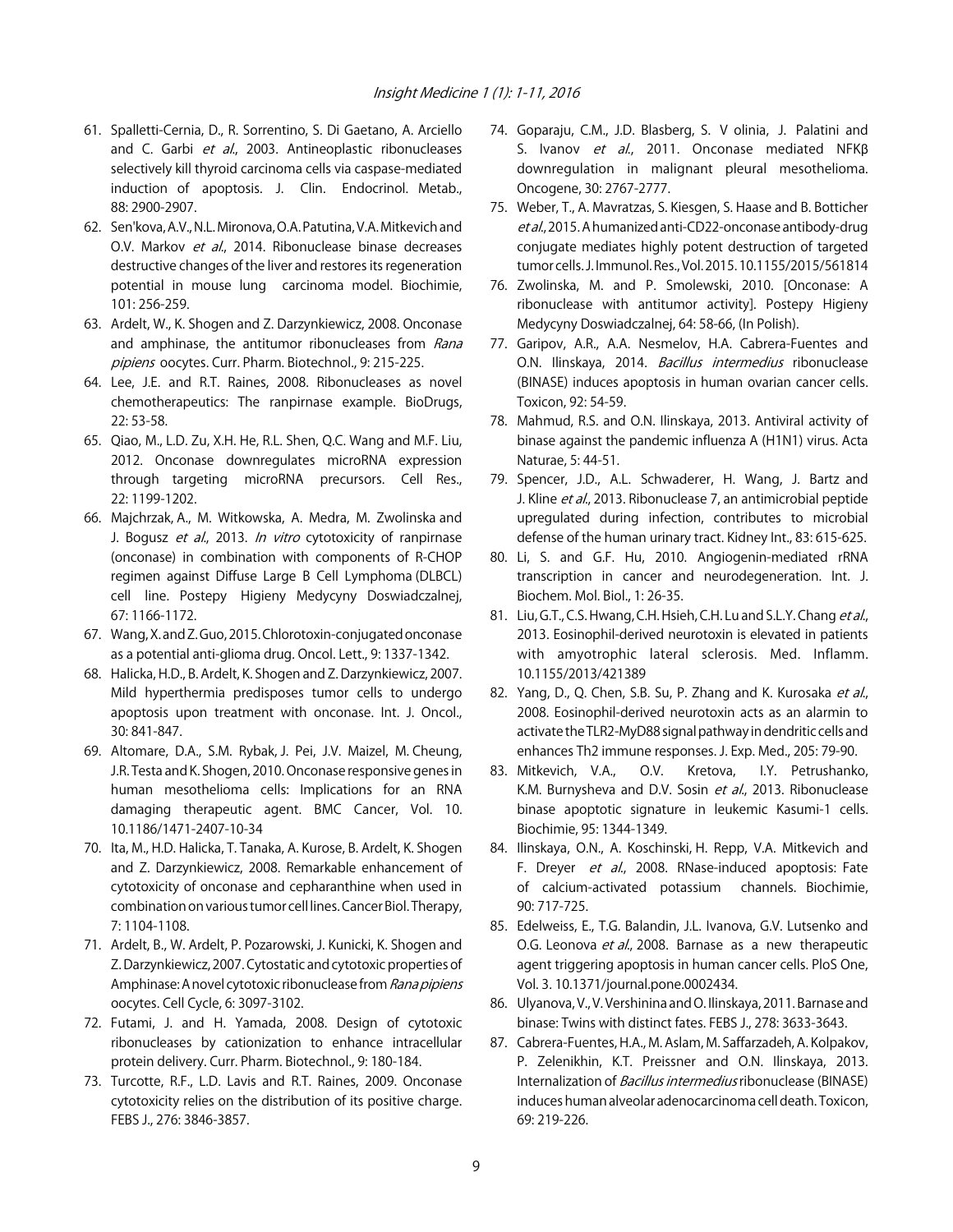- 88. Mitkevich, V.A., N.A. Tchurikov, P.V. Zelenikhin, I.Y. Petrushanko, A.A. Makarov and O.N. Ilinskaya, 2010. Binase cleaves cellular noncoding RNAs and affects coding mRNAs. FEBS J., 277: 186-196.
- 89. Mitkevich, V.A., I.Y. Petrushanko, P.V. Spirin, T.V. Fedorova and O.V. Kretova et al., 2011. Sensitivity of acute myeloid leukemia Kasumi-1 cells to binase toxic action depends on the expression of KIT and AML1-ETO oncogenes. Cell Cycle, 10: 4090-4097.
- 90. Mironova, N., I. Petrushanko, O. Patutina, A.V. Sen'kova and O. Simonenko et al., 2013. Ribonuclease binase inhibits primary tumor growth and metastases via apoptosis induction in tumor cells. Cell Cycle, 12: 2120-2131.
- 91. Makarov, A.A., A. Kolchinsky and O.N. Ilinskaya, 2008. Binase and other microbial RNases as potential anticancer agents. BioEssays, 30: 781-790.
- 92. Le Roy, F., C. Bisbal, M. Silhol, C. Martinand, B. Lebleu and T. Salehzada, 2001. The 2-5A/RNase L/RNase L inhibitor (RNI) pathway regulates mitochondrial mRNAs stability in interferon a-treated H9 cells. J. Biol. Chem., 276: 48473-48482.
- 93. Hlinkova, V., L. Urbanikova, D. Krajcikova and J. Sevcik, 2001. Purification, crystallization and preliminary X-ray analysis of two crystal forms of ribonuclease Sa3. Acta Crystallogr. Sect. D: Biol. Crystallogr., 57: 737-739.
- 94. Sevcik, J., L. Urbanikova, P.A. Leland and R.T. Raines, 2002. X-ray structure of two crystalline forms of a Streptomycete ribonuclease with cytotoxic activity. J. Biol. Chem., 277: 47325-47330.
- 95. Zhang, R.Y., G.Q. Zhang, D.D. Hu, H.X. Wang and T.B. Ng, 2010. A novel ribonuclease with antiproliferative activity from fresh fruiting bodies of the edible mushroom Lyophyllum shimeiji. Biochem. Genet., 48: 658-668.
- 96. Xiao, C., S.S. Feng, H.X. Wang, Z.Y. Gong and T.B. Ng, 2014. Purification and characterization of a ribonuclease with antiproliferative activity from the mystical wild mushroom Tuber indicum. J. Basic Microbiol., 54: S102-S108.
- 97. Domachowske, J.B., K.D. Dyer, A.G. Adams, T.L. Leto and H.F. Rosenberg, 1998. Eosinophil cationic protein/RNase 3 is another RNase A-family ribonuclease with direct antiviral activity. Nucl. Acids Res., 26: 3358-3363.
- 98. Navarro, S., J. Aleu, M. Jimenez, E. Boix, C.M. Cuchillo and M.V. Nogues, 2008. The cytotoxicity of eosinophil cationic protein/ribonuclease 3 on eukaryotic cell lines takes place through its aggregation on the cell membrane. Cell. Mol. Life Sci., 65: 324-337.
- 99. Rosenberg, H.F., 2008. RNase A ribonucleases and host defense: An evolving story. J. Leukoc. Biol., 83: 1079-1087.
- 100. Fang, S.L., T.C. Fan, H.W. Fu, C.J. Chen and C.S. Hwang et al., 2013. A novel cell-penetrating peptide derived from human eosinophil cationic protein. PLoS One, Vol. 8. 10.1371/journal.pone.0057318
- 101. Cho, S., J.J. Beintema and J. Zhang, 2005. The ribonuclease a superfamily of mammals and birds: Identifying new members and tracing evolutionary histories. Genomics, 85: 208-220.
- 102. Sorrentino, S., D.G. Glitz, K.J. Hamann, D.A. Loegering, J.L. Checkel and G.J. Gleich, 1992. Eosinophil-derived neurotoxin and human liver ribonuclease. Identity of structure and linkage of neurotoxicity to nuclease activity. J. Biol. Chem., 267: 14859-14865.
- 103. Swaminathan, G.J., D.E. Holloway, K. Veluraja and K.R. Acharya, 2002. Atomic resolution (0.98 A) structure of eosinophil-derived neurotoxin. Biochemistry, 41: 3341-3352.
- 104. Kephart, G.M., J.A. Alexander, A.S. Arora, Y. Romero, T.C. Smyrk, N.J. Talley and H. Kita, 2010. Marked deposition of eosinophil-derived neurotoxin in adult patients with eosinophilic esophagitis. Am. J. Gastroenterol., 105: 298-307.
- 105. Rosenberg, H.F., 2015. Eosinophil-derived neurotoxin (EDN/RNase 2) and the mouse eosinophil-associated RNases (mEars): Expanding roles in promoting host defense. Int. J. Mol. Sci., 16: 15442-15455.
- 106. Jackson, D.J. and S.L. Johnston, 2010. The role of viruses in acute exacerbations of asthma. J. Allergy Clin. Immunol., 125: 1178-1187.
- 107. Kumar, R.K., P.S. Foster and H.F. Rosenberg, 2014. Respiratory viral infection, epithelial cytokines and innate lymphoid cells in asthma exacerbations. J. Leukoc. Biol., 96: 391-396.
- 108. Yamada, K.J., T. Barker, K.D. Dyer, T.A. Rice and C.M. Percopo et al., 2015. Eosinophil-associated ribonuclease 11 is a macrophage chemoattractant. J. Biol. Chem., 290: 8863-8875.
- 109. Gaudreault, E. and J. Gosselin, 2007. Leukotriene B4-mediated release of antimicrobial peptides against cytomegalovirus is BLT1 dependent. Viral Immunol., 20: 407-420.
- 110. Koten, B., M. Simanski, R. Glaser, R. Podschun, J.M. Schroder and J. Harder, 2009. RNase 7 contributes to the cutaneous defense a gainst *Enterococcus faecium*. PLoS One, Vol., 4, No. 7. 10.1371/journal.pone.0006424.
- 111. Lin, Y.M., S.J. Wu, T.W. Chang, C.F. Wang and C.S. Suen et al., 2010. Outer membrane protein I of Pseudomonas aeruginosa is a target of cationic antimicrobial peptide/protein. J. Biol. Chem., 285: 8985-8994.
- 112. Mohammed, I., A. Yeung, A. Abedin, A. Hopkinson and H.S. Dua, 2010. Signalling pathways involved in ribonuclease-7 expression. Cell Mol. Life Sci., 68: 1941-1952.
- 113. Wanke, I., H. Steffen, C. Christ, B. Krismer and F. Gotz et al., 2010. Skin commensals amplify the innate immune response to pathogens by activation of distinct signaling pathways. J. Invest Dermatol., 131: 382-390.
- 114. Otri, A.M., I. Mohammed, A. Abedin, Z. Cao, A. Hopkinson, N. Panjwani and H.S. Dua, 2010. Antimicrobial peptides expression by ocular surface cells in response to Acanthamoeba castellanii. An in vitro study. Br. J. Ophthalmol., 94: 1523-1527.
- 115. Zhang, J., K.D. Dyer and H.F. Rosenberg, 2002. RNase 8, a novel RNase A superfamily ribonuclease expressed uniquely in placenta. Nucl. Acids Res., 30: 1169-1175.